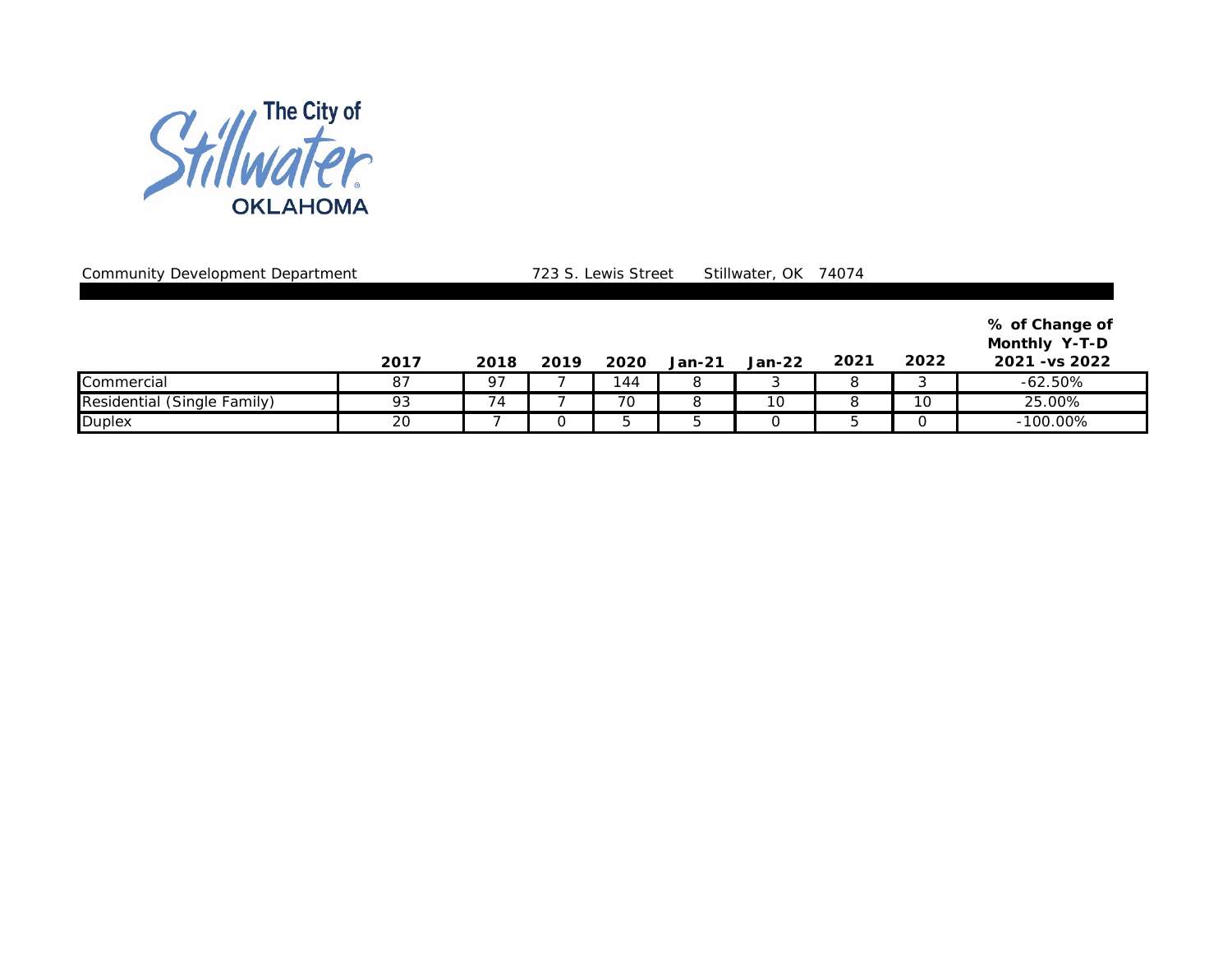

Community Development Dept. Building Permit Data 2018 thru 2022 YTD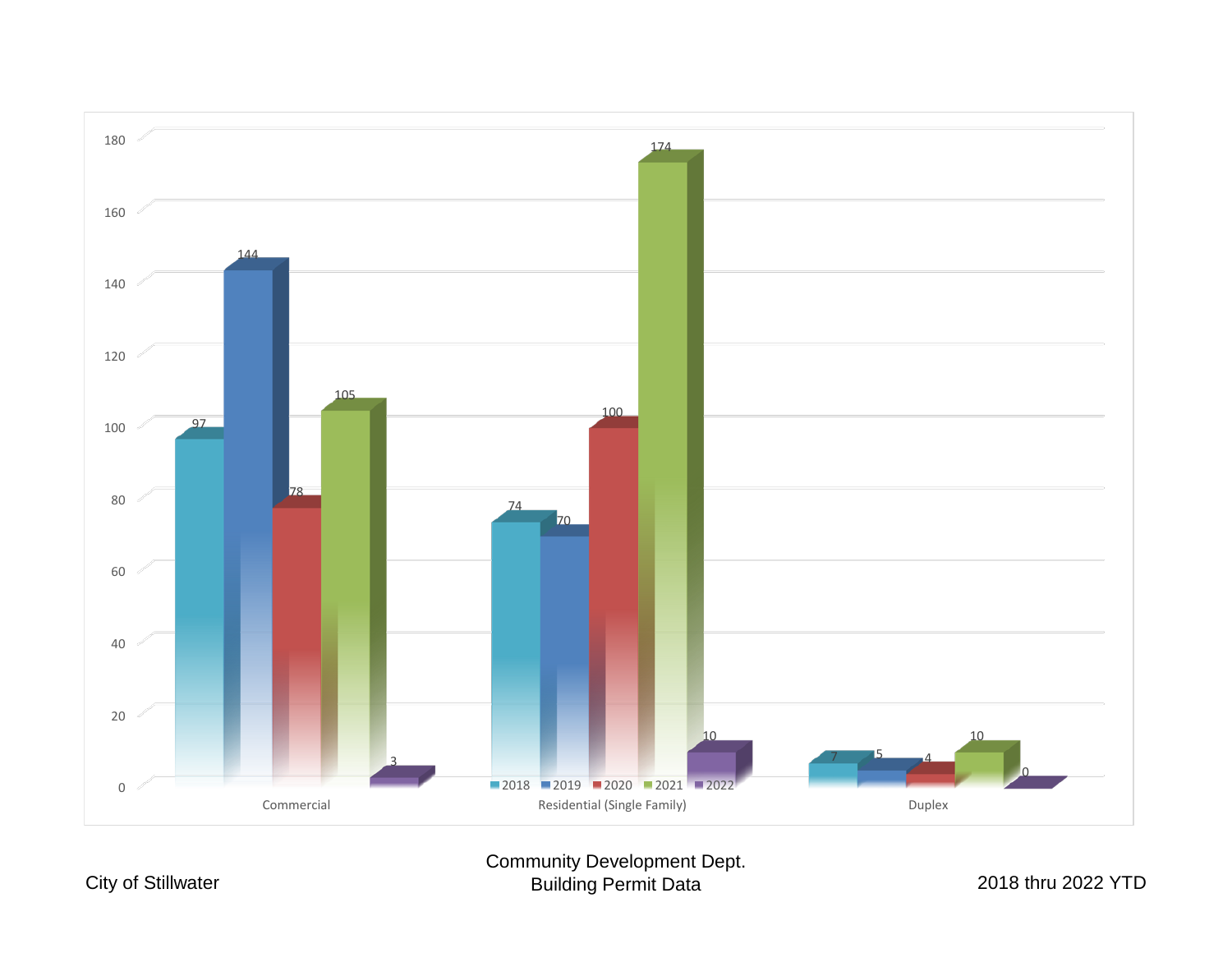| <b>The City of</b><br>AHOMA.                  |                                           | <b>Building Permit Report</b><br><b>City of Stillwater</b><br>1/1/2022 and 1/31/2022 |   |                  |  |
|-----------------------------------------------|-------------------------------------------|--------------------------------------------------------------------------------------|---|------------------|--|
| <b>PERMIT NUMBER</b>                          | <b>PERMIT TYPE</b>                        | <b>ADDRESS</b>                                                                       |   | <b>VALUATION</b> |  |
| <b>New Commercial / Industrial</b>            |                                           |                                                                                      |   |                  |  |
|                                               | No Activity for January 2022.             |                                                                                      |   |                  |  |
| <b>Total for New Commercial / Industrial</b>  |                                           |                                                                                      | 0 | \$0.00           |  |
|                                               | <b>New Multi-Family Residential</b>       |                                                                                      |   |                  |  |
|                                               | No Activity for January 2022.             |                                                                                      |   |                  |  |
| <b>Total for New Multi-Family Residential</b> |                                           |                                                                                      | 0 | \$0.00           |  |
| <b>Commercial Accessory</b>                   |                                           |                                                                                      |   |                  |  |
| CACC22-0002                                   | COMMERCIAL ACCESSORY                      | 1811 S SANGRE RD                                                                     |   | \$6,000.00       |  |
| 1/28/2022                                     |                                           | <b>Job Trailer</b>                                                                   |   |                  |  |
| <b>Contact Type</b>                           | <b>Contact Name</b>                       |                                                                                      |   |                  |  |
| <b>CONTRACTOR</b>                             | <b>ECLIPSE BRAND BUILDERS</b>             |                                                                                      |   |                  |  |
| <b>Total for Commercial Accessory</b>         |                                           |                                                                                      | 1 | \$6,000.00       |  |
| <b>Commercial Addition</b>                    |                                           |                                                                                      |   |                  |  |
| CADD21-0012                                   | <b>COMMERCIAL ADDITION</b>                | 2401 W 6TH AVE                                                                       |   | \$250,000.00     |  |
| 1/18/2022                                     |                                           | Interior Addition & Remodel                                                          |   |                  |  |
| <b>Contact Type</b>                           | <b>Contact Name</b>                       |                                                                                      |   |                  |  |
| <b>ARCHITECT</b>                              | Reprise Design Architecture & Planning    |                                                                                      |   |                  |  |
| <b>Total for New Commercial Addition</b>      |                                           |                                                                                      | 0 | \$0.00           |  |
|                                               |                                           |                                                                                      |   |                  |  |
| <b>Commercial Remodel</b>                     |                                           |                                                                                      |   |                  |  |
| CRML21-0045                                   | <b>COMMERCIAL REMODEL</b>                 | 603 N PERKINS RD                                                                     |   | \$197,720.00     |  |
| 1/25/2022                                     |                                           | <b>Interior Remodel</b>                                                              |   |                  |  |
| <b>Contact Type</b>                           | <b>Contact Name</b>                       |                                                                                      |   |                  |  |
| <b>ARCHITECT</b>                              | <b>ID GROUP</b>                           |                                                                                      |   |                  |  |
| CRML21-0051                                   | COMMERCIAL REMODEL                        | 5020 W 6TH AVE                                                                       |   | \$150,000.00     |  |
| 1/7/2022                                      |                                           | <b>Interior Remodel</b>                                                              |   |                  |  |
| <b>Contact Type</b>                           | <b>Contact Name</b>                       |                                                                                      |   |                  |  |
| <b>CONTRACTOR</b>                             | Jose Villasenor                           |                                                                                      |   |                  |  |
| <b>Total for New Commercial Remodel</b>       |                                           |                                                                                      | 2 | \$347,720.00     |  |
|                                               | <b>New Residential (1 &amp; 2 Family)</b> |                                                                                      |   |                  |  |
| SFR21-0130                                    | <b>NEW SINGLE FAMILY</b>                  | 916 S STALLARD ST                                                                    |   | \$30,000.00      |  |
| 1/3/2022                                      | <b>RESIDENCE</b>                          |                                                                                      |   |                  |  |
| <b>Contact Type</b>                           | <b>Contact Name</b>                       |                                                                                      |   |                  |  |
| <b>CONTRACTOR</b>                             | <b>ABBY SNOW-HAND</b>                     |                                                                                      |   |                  |  |
| SFR21-0168                                    | <b>NEW SINGLE FAMILY</b>                  | 1212 N PENN CT                                                                       |   | \$376,950.00     |  |
| 1/19/2022                                     | RESIDENCE                                 |                                                                                      |   |                  |  |

| <b>Contact Type</b> | <b>Contact Name</b>           |                       |              |
|---------------------|-------------------------------|-----------------------|--------------|
| <b>CONTRACTOR</b>   | <b>KEYS CONSTRUCTION, LLC</b> |                       |              |
| SFR21-0169          | NEW SINGLE FAMILY             | 4901 W BILLINGSLEA CT | \$421,400.00 |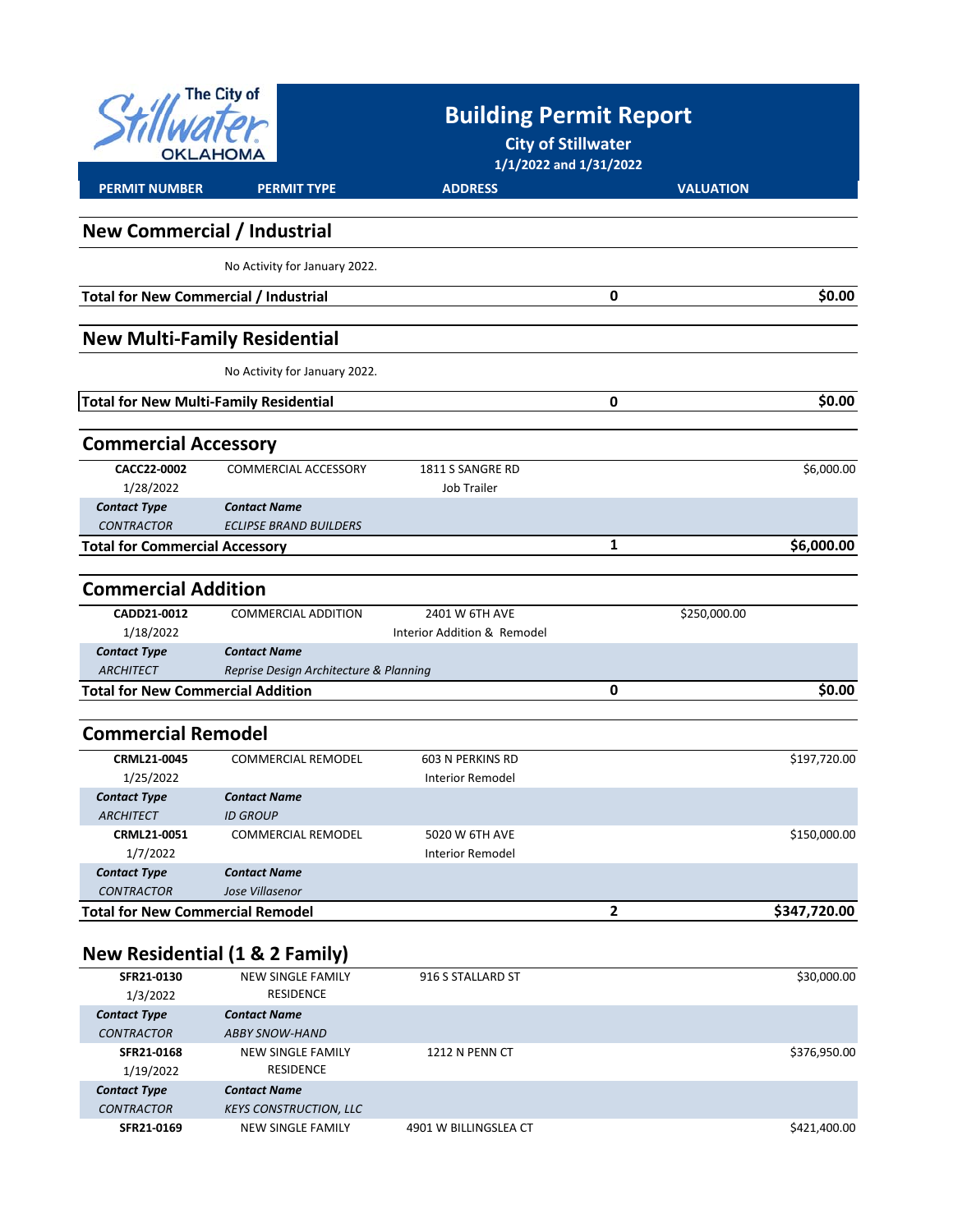

## **Building Permit Report**

**City of Stillwater**

**1/1/2022 and 1/31/2022**

| <b>PERMIT NUMBER</b>                     | <b>PERMIT TYPE</b>                                   | <b>ADDRESS</b>        | <b>VALUATION</b> |                |
|------------------------------------------|------------------------------------------------------|-----------------------|------------------|----------------|
|                                          | <b>RESIDENCE</b>                                     |                       |                  |                |
| 1/19/2022                                |                                                      |                       |                  |                |
| <b>Contact Type</b><br><b>CONTRACTOR</b> | <b>Contact Name</b><br><b>KEYS CONSTRUCTION, LLC</b> |                       |                  |                |
| SFR21-0176                               | <b>NEW SINGLE FAMILY</b>                             | 79 ARBOR CIR          |                  | \$322,000.00   |
| 1/3/2022                                 | <b>RESIDENCE</b>                                     |                       |                  |                |
| <b>Contact Type</b>                      | <b>Contact Name</b>                                  |                       |                  |                |
| <b>CONTRACTOR</b>                        | <b>TODD KRAYBILL CONSTRUCTION</b>                    |                       |                  |                |
| SFR21-0183                               | <b>NEW SINGLE FAMILY</b>                             | 811 N JEFFERSON ST    |                  | \$200,000.00   |
| 1/7/2022                                 | <b>RESIDENCE</b>                                     |                       |                  |                |
| <b>Contact Type</b>                      | <b>Contact Name</b>                                  |                       |                  |                |
| <b>CONTRACTOR</b>                        | <b>BLAKE CONSULTING &amp; MANAGEMENT LLC</b>         |                       |                  |                |
| SFR21-0184                               | <b>NEW SINGLE FAMILY</b>                             | 817 N JEFFERSON ST A  |                  | \$200,000.00   |
| 1/7/2022                                 | <b>RESIDENCE</b>                                     |                       |                  |                |
| <b>Contact Type</b>                      | <b>Contact Name</b>                                  |                       |                  |                |
| <b>CONTRACTOR</b>                        | <b>BLAKE CONSULTING &amp; MANAGEMENT LLC</b>         |                       |                  |                |
| SFR22-0001                               | <b>NEW SINGLE FAMILY</b>                             | 6024 N EMERALD ST     |                  | \$302,454.00   |
| 1/13/2022                                | <b>RESIDENCE</b>                                     |                       |                  |                |
| <b>Contact Type</b>                      | <b>Contact Name</b>                                  |                       |                  |                |
| <b>CONTRACTOR</b>                        | <b>IDEAL HOMES OF NORMAN</b>                         |                       |                  |                |
| SFR22-0002                               | <b>NEW SINGLE FAMILY</b>                             | 1820 W 25TH CT        |                  | \$312,004.00   |
| 1/13/2022                                | <b>RESIDENCE</b>                                     |                       |                  |                |
| <b>Contact Type</b>                      | <b>Contact Name</b>                                  |                       |                  |                |
| <b>CONTRACTOR</b><br><b>SFR22-0003</b>   | <b>IDEAL HOMES OF NORMAN</b><br>NEW SINGLE FAMILY    | 6012 N EMERALD ST     |                  | \$308,558.00   |
| 1/13/2022                                | <b>RESIDENCE</b>                                     |                       |                  |                |
| <b>Contact Type</b>                      | <b>Contact Name</b>                                  |                       |                  |                |
| <b>CONTRACTOR</b>                        | <b>IDEAL HOMES OF NORMAN</b>                         |                       |                  |                |
| SFR22-0004                               | <b>NEW SINGLE FAMILY</b>                             | 2505 E WILL ROGERS DR |                  | \$480,000.00   |
| 1/21/2022                                | <b>RESIDENCE</b>                                     |                       |                  |                |
| <b>Contact Type</b>                      | <b>Contact Name</b>                                  |                       |                  |                |
| <b>CONTRACTOR</b>                        | <b>AWAD CONSTRUCTION</b>                             |                       |                  |                |
| Total for New Residential (1 & 2 Family) |                                                      |                       | 10               | \$2,953,366.00 |

#### **New Residential (1 & 2 Family) ‐ Duplex**

No Activity for January 2022.

| Total for New Residential (1 & 2 Family) -  <br><b>Duplex</b> |  |
|---------------------------------------------------------------|--|
|                                                               |  |

### **Residential Accessory**

| RA22-0001           | RESIDENTIAL ACCESSORY         | 624 W ARAPAHO AVE       | \$600.00   |
|---------------------|-------------------------------|-------------------------|------------|
| 1/3/2022            |                               | <b>Storage Building</b> |            |
| <b>Contact Type</b> | <b>Contact Name</b>           |                         |            |
| <b>CONTRACTOR</b>   | <b>PROPERTY OWNER</b>         |                         |            |
| RA22-0002           | RESIDENTIAL ACCESSORY         | 3603 S WOODSTONE DR     | \$2,500.00 |
| 1/6/2022            |                               | Storm Shelter           |            |
| <b>Contact Type</b> | <b>Contact Name</b>           |                         |            |
| <b>CONTRACTOR</b>   | <b>RIDERVALE CONSTRUCTION</b> |                         |            |
| RA22-0003           | RESIDENTIAL ACCESSORY         | 2701 E WILL ROGERS DR   | \$3,100.00 |